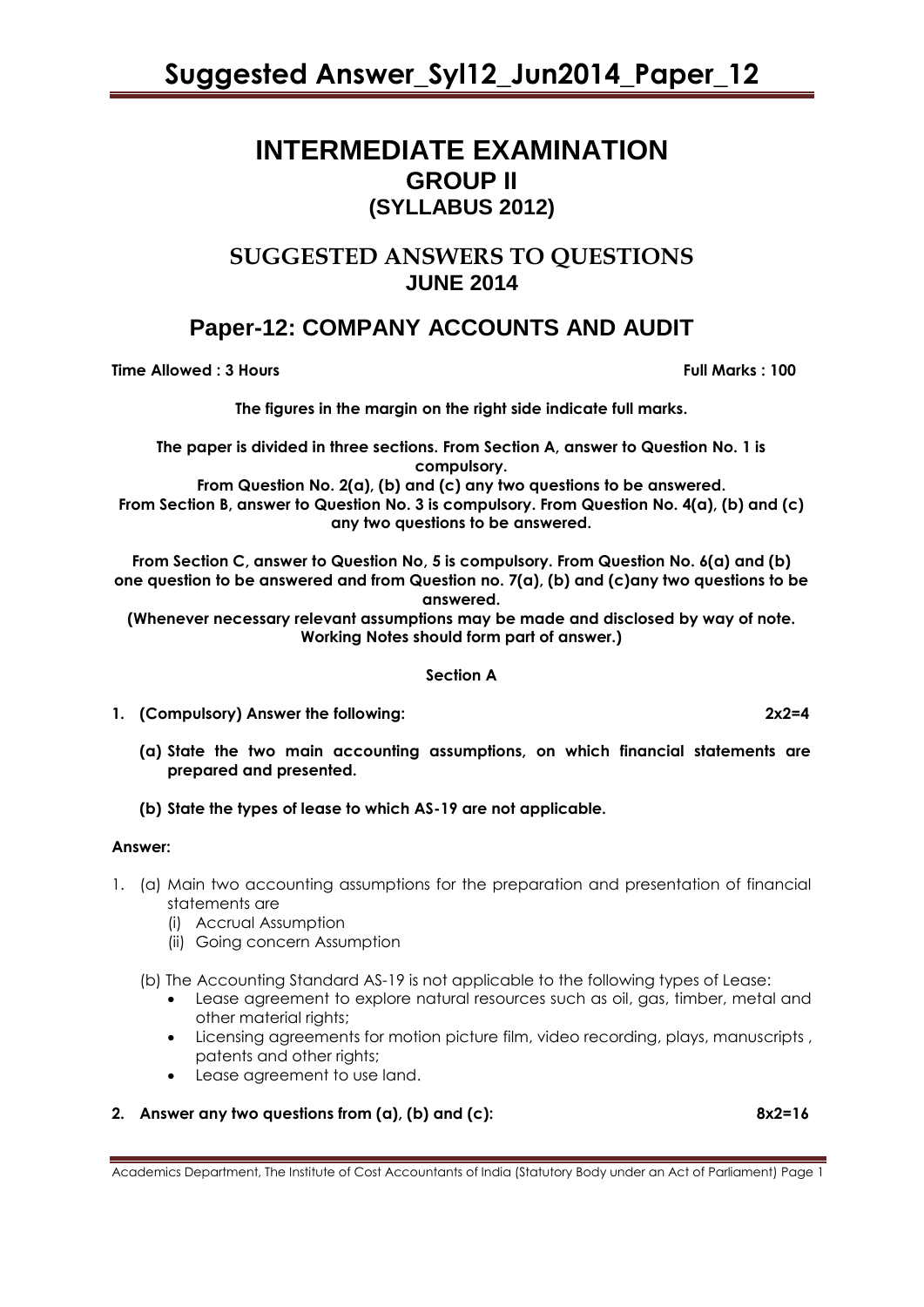**(a) (i) Jayakrishna Mills Ltd., runs a modern wheat flour mill. The CFO has prepared the draft accounts, duly considering the mandatory accounting standards. Following note appears: "The company purchased on 15.6.2013, a special purpose machinery for** ` **75 lakhs. It received a State Government grant for 10% of the price. The machine has an effective life of 10 years".**

**What is the proper method of accounting treatment for the above? 4**

**5**

**(ii) Springlily Ltd. borrowed US \$ 6,00,000 on 31.12.2013 which will be repaid (settled) as on 30.6.2014. The company prepares its financial statements ending on 31.3.2014.**

**Rate of exchange between reporting currency (Rupee) and foreign currency (US \$) on different dates are as under:**

| 31.12.2013 | 1 US $$ = ₹64.00$ |
|------------|-------------------|
| 31.03.2014 | 1 US $5 = 764.50$ |
| 30.06.2014 | 1 US $$ = 764.75$ |

**State the aspects to be noted while preparing the financial statements due to the applicable AS. How should the difference in exchange rates be treated? 4**

- **(b) (i) State the disclosure requirements under AS-15. 3**
	- **(ii) What are the components of pension expenses for defined benefit pension plan?**
- **(c) (i) What are the requirements to be considered by an enterprise by AS-26 as regards each class of provisions? 5**
	- **(ii) In 2012-13, ABC Pharma Ltd. had spent and carried forward in the books a total sum of** ` **7,00,000 on developing a cure for rheumatism. During the current year, i.e. 2013-14, it is decided to terminate this product, since the test results in the current year have proved adverse. What will be the treatment of the following in the final statement of accounts for the year ended 31.3.2014, of ABC Pharma Ltd.? 3**

#### **Answer:**

2. (a) (i) Treatment of Govt. grant received for fixed asset:

AS-12 prescribes two methods of accounting treatment of Government grants for specific fixed assets.

**Method I:** Government grants related to depreciable fixed assets to be treated as deferred income which is to be recognized in the Profit and Loss Account in proportion in which depreciation on those assets is charged over the useful life of the asset.

The deferred income pending its apportionment to Profit and Loss Account to be disclosed in the balance sheet separately with a suitable description, it is to be shown as a part of "Long-Term Borrowings" as "Other loans and advances" (Nature- Deferred Grant) as per Revised Schedule VI.

**Method 2:** Grants received specifically for Fixed Asset may be disclosed in the financial statement by way of deduction from the gross block of the asset concerned, thus grant is recognised in P/L Account through reduced depreciation.

Academics Department, The Institute of Cost Accountants of India (Statutory Body under an Act of Parliament) Page 2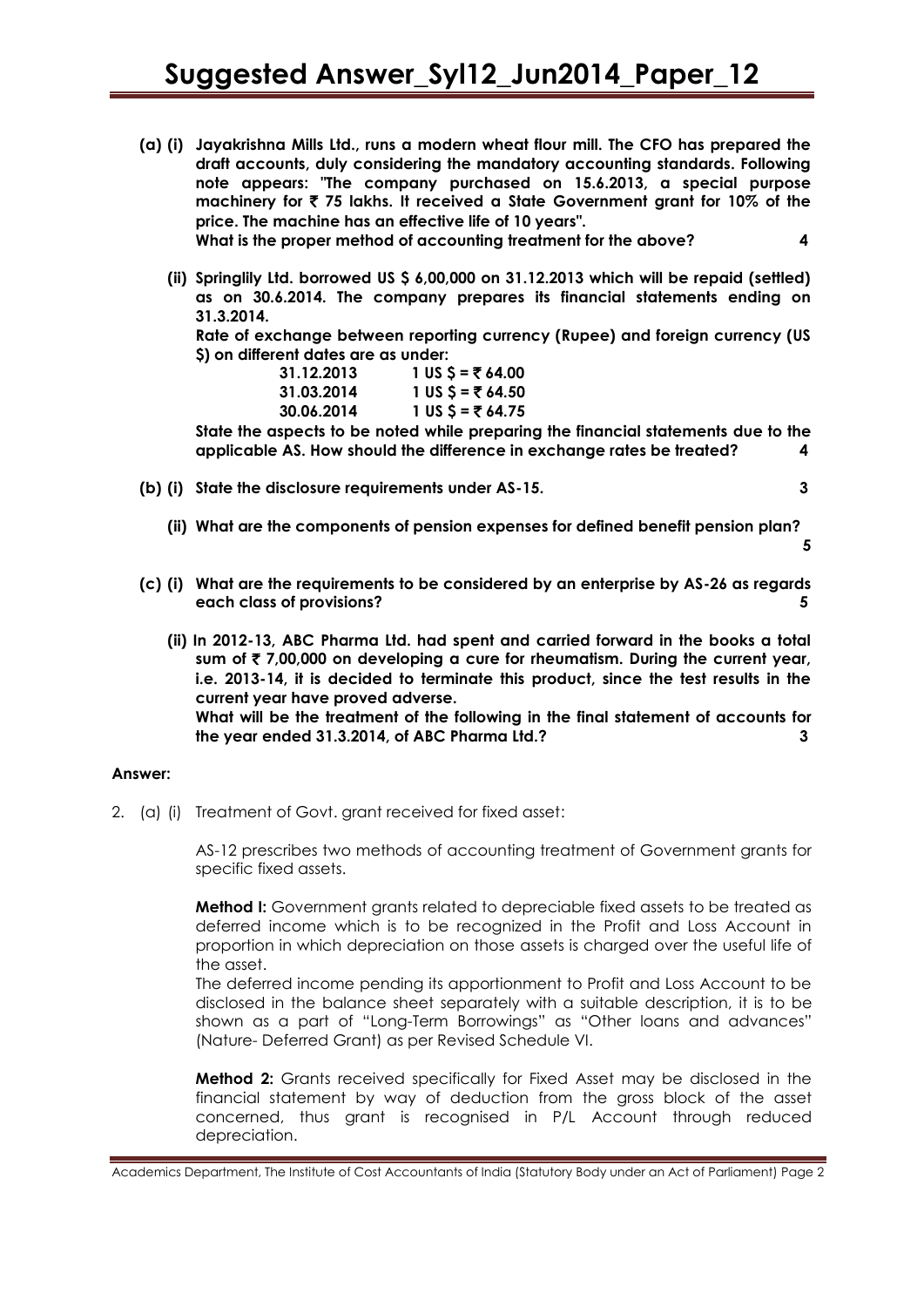In this case machinery will be recognised at  $\bar{\tau}$  67.5 lakhs i.e. after deduction of  $\bar{\tau}$ 7.5 lakhs Govt. Grants. And depreciation will be calculated on that  $\bar{\tau}$  67.5 lakhs.

(ii) Treatment of loans obtained in foreign currency:

As per para 9 of AS 11 "Changes in Foreign Exchange Rates", a foreign currency transaction should be recorded, on initial recognition in the reporting currency, by applying the foreign currency exchange rate between the reporting currency and the foreign currency at the date of the transaction. Accordingly, on 31.12.2013, borrowings will be recorded at  $\bar{\tau}$  3.84,00,000 (i.e. \$ 6,00,000 x  $\bar{\tau}$  64,00)

As per para 11(a) of the standard, at each balance sheet date, foreign currency monetary items should be reported using the closing rate. Accordingly, on 31.03.2014, borrowings (monetary items) will be recorded at  $\bar{\tau}$  3,87,00,000 (i.e. \$ 6,00,000  $\times \overline{\mathcal{F}}$  64.50).

The exchange difference of  $\bar{\tau}$  3,00,000 is arising because the transaction has been reported at different rate ( $\bar{\xi}$  64.50 = 1 US \$) from the rate initially recorded(i.e.  $\bar{\xi}$ 64 = 1 US \$). This difference is taken to P&L account.

When the loan is closed, the liability will be higher by  $\bar{\tau}$  1,50,000 i.e.  $[(\overline{\xi}64.75 - \overline{\xi}64.50) \times \xi6,00,000]$ . The exchange difference of  $\overline{\xi}$  1,50,000 is arising because the transaction has been settled at an exchange rate ( $\bar{\tau}$  64.75 = 1 US \$) different from the rate at which reported in the last financial statement ( $\bar{\tau}$  64.50 = US \$). This difference is also taken to P&L A/c.

- (b) (i) Disclosure under AS-15:
	- (a) In view of the varying practices, there should be adequate disclosure of method of accounting for an understanding of the significance of such costs to an employer.
	- (b) Disclosure to be separately made for statutory compliance or otherwise the retirement benefit costs are treated as an element of employee remuneration without specific disclosure.
	- (c) Financial statements should disclose whether actuarial valuation is made at the end of the accounting period or earlier (if the date of actuarial valuation and the method used for accrual period is not based on actuary report).
	- (ii) The components of pension expenses for defined benefit pension plan are:
		- Current service cost;
		- Interest cost:
		- Actuarial gains and losses;
		- Past service cost;
		- The effect of any curtailment re-settlements;

 Effect of recognition of over funding (assets) of defined benefit plan at lower of over funding amount and present value of any economic benefits available in the plan or reduction in future contribution to the plan;

- Expected return on any plan assets or any re-imbursement rights.
- (c) (i) Disclosure of "Provisions" is covered under AS-29.

Disclosure requirements under AS-29 for provisions:

Academics Department, The Institute of Cost Accountants of India (Statutory Body under an Act of Parliament) Page 3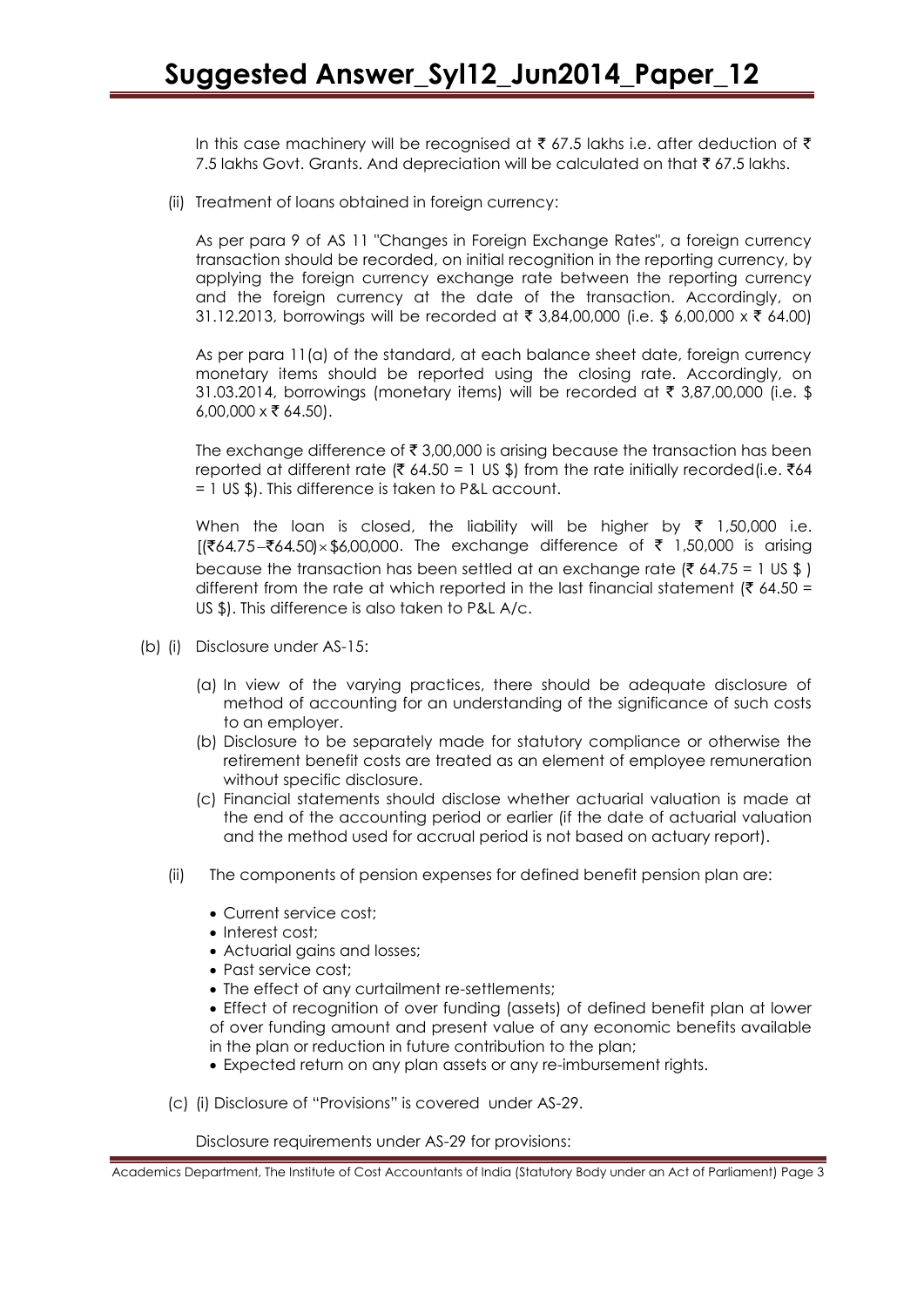For each class of provision, an enterprise should disclose:

- (a) the carrying amount at the beginning and end of the period;
- (b) additional provisions made in the period, including increases to existing provisions;
- (c) amounts used (i.e. incurred and charged against the provision) during the period; and
- (d) unused amounts reversed during the period.

An enterprise should disclose the following for each class of provision:

- (a) a brief description of the nature of the obligation and the expected timing of any resulting outflows of economic benefits;
- (b) an indication of the uncertainties about those outflows. Where necessary to provide adequate information, an enterprise should disclose the major assumptions made concerning future events; and
- (c) the amount of any expected reimbursement, stating the amount of any asset that has been recognised for that expected reimbursement.
- (ii) Treatment of intangibles:

As per para 87 of AS 26, an intangible asset should be derecognised on disposal or when no future economic benefits are expected from its use and subsequent disposal.

As per para 88 of AS 26, gains or losses arising from the retirement or disposal of an intangible asset should be recognised as income or expense in the Statement of Profit and Loss.

In this case, however, the company decided ultimately to discontinue the product due to adverse test result. The entire amount of  $\bar{\tau}$  7 lakhs should be treated as an expense which should be adjusted against current year's P&L A/c.

#### **Section B**

**3. (Compulsory) Answer the following: 2x4=8**

- **(a) What is surrender of shares? What is the accounting treatment in the books of a company for surrender of shares?**
- **(b) Name four items which are required to be disclosed under the head 'Inventories' as per schedule vi disclosure requirement.**
- **(c) State the two major methods of accounting used for Mergers.**
- **(d) State the objects of the issue of debentures according to the guidelines issued by the Controller of Capital Issues.**

#### **Answer:**

3. (a) Surrender of shares

After the allotment of shares, sometimes a shareholder is not able to pay the further calls and returns his shares to the company for cancellation. Such voluntary return of shares to the company by the shareholder himself is called surrender of shares.

Academics Department, The Institute of Cost Accountants of India (Statutory Body under an Act of Parliament) Page 4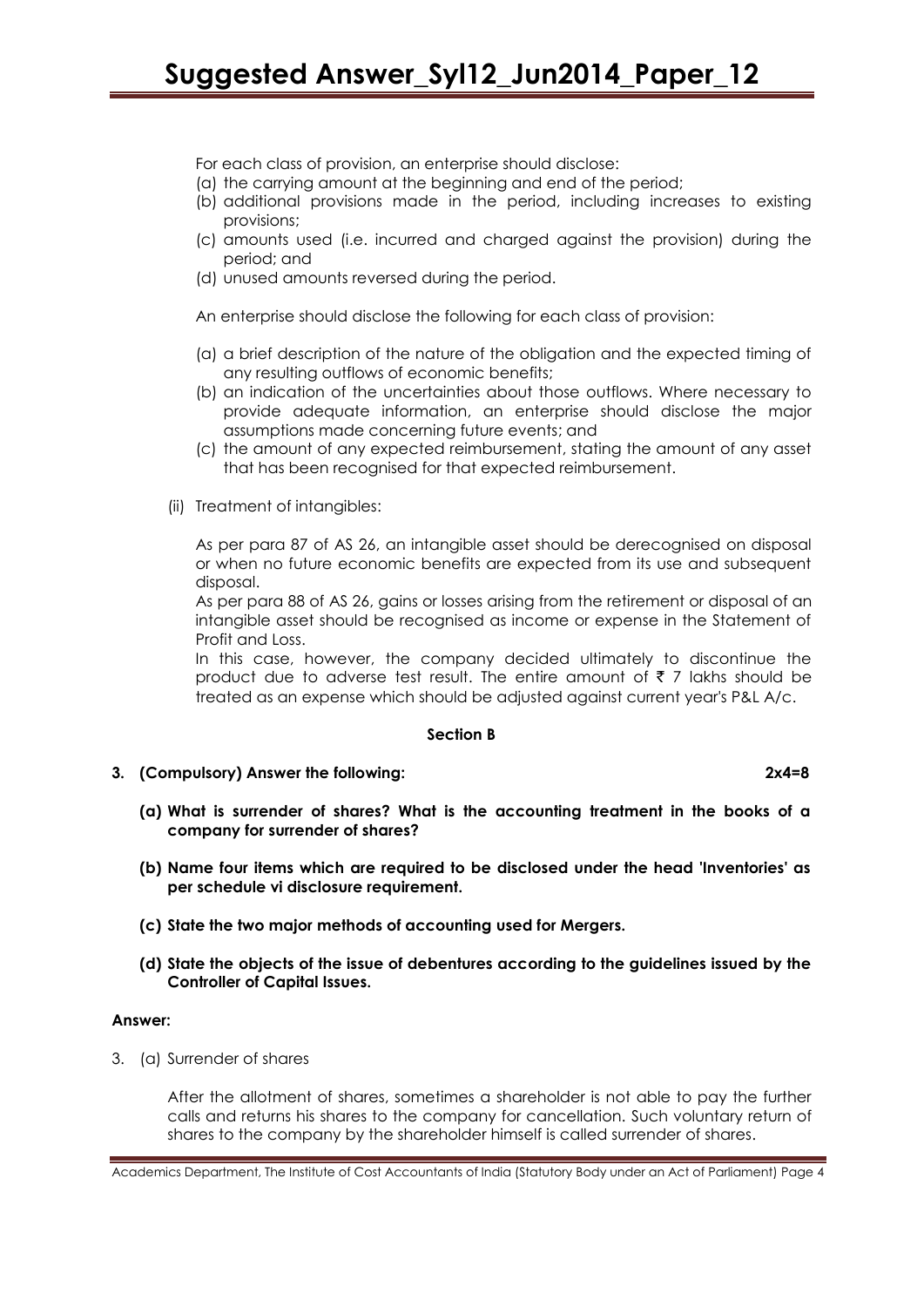Surrender of shares has no separate accounting treatment but it will be like that of forfeiture of shares. The same entries (as are passed in case of forfeiture of shares) will be passed in case of surrender of shares.

(b) Disclosure requirement in respect of Inventories:

Disclosure requirements will mainly dwell upon, namely:

- Raw Materials
- Work in Progress
- **•** Finished Goods
- Stock in Trade (in respect of goods acquired for trading)
- Stores and Spares
- Loose Tools
- Others ( Specify nature)
- (c) Methods of accounting used for Mergers
	- (i) Pooling of interest method, and
	- (ii) Purchase method.
- (d) Objects of the issue of debentures

According to the guidelines issued by the Controller of Capital Issues, the objects of the issue can be among other things:

- (i) Setting up of new projects;
- (ii) Expansion or diversification of existing projects;
- (iii) Normal capital expenditure for modernization;
- (iv) To augment long-term resources of the company for working capital requirements;
- (v) Merger/Amalgamation of companies in pursuance of schemes approved by banks, financial institutions and/or any legal authority.

#### **4. Answer any two questions from (a), (b) and (c): 16x2=32**

**(a) (i) The following was the summarized financial position of Chanakya Ltd. as on 31st. March, 2014:**

| <b>Equity &amp; Liabilities</b> |       | Assets |  |
|---------------------------------|-------|--------|--|
|                                 | Lakhs |        |  |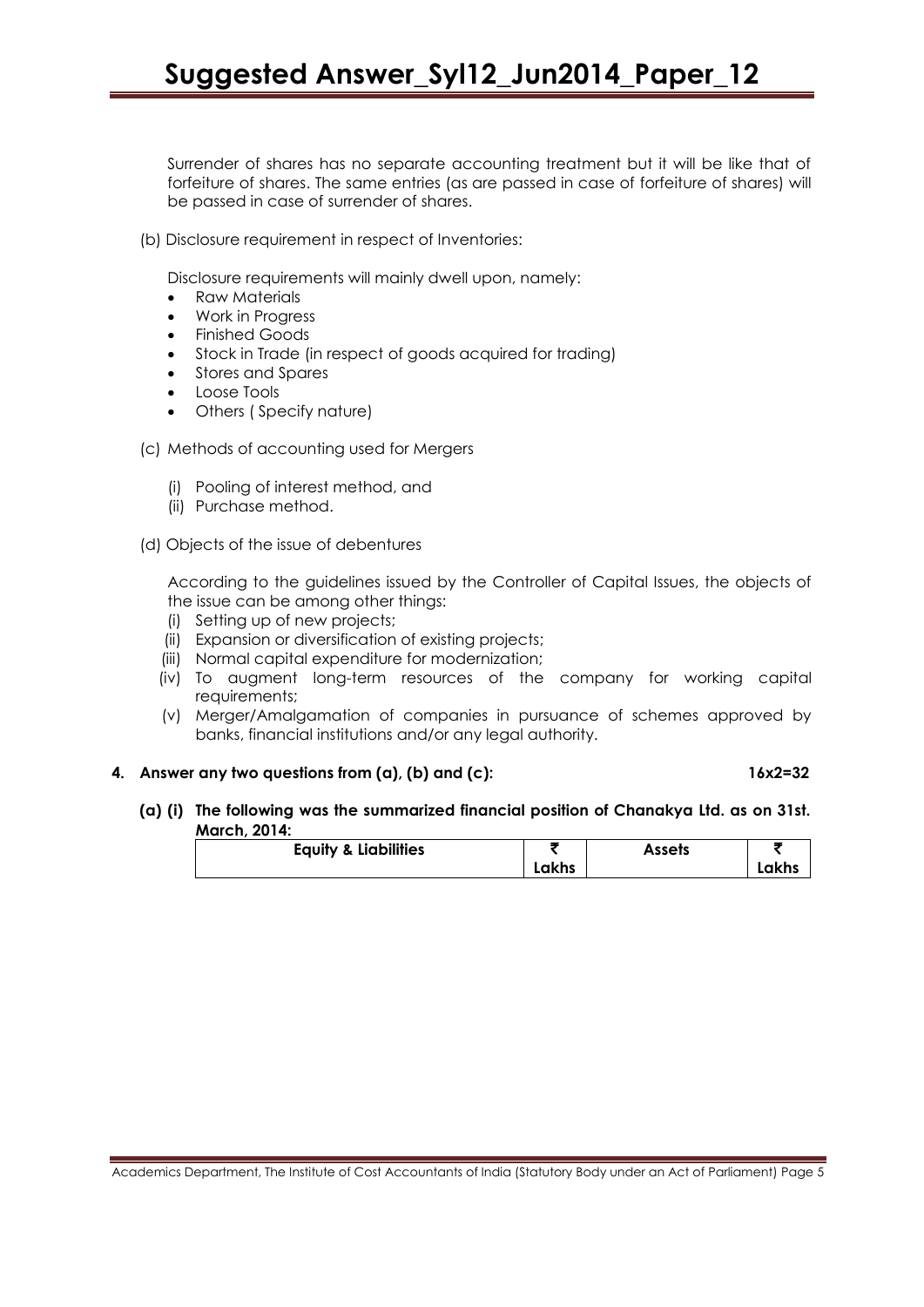| <b>Share Capital:</b>                                  |        | <b>Fixed Assets</b>         | 15,000 |
|--------------------------------------------------------|--------|-----------------------------|--------|
| Equity Shares of ₹10 each fully Paid Up                |        | 7.000 Investments           | 3,000  |
| 10% Redeemable Pref. Shares of $\bar{\mathfrak{c}}$ 10 |        | 3.000 Cash at Bank          | 1,450  |
| each fully Paid Up                                     |        | <b>Other Current Assets</b> | 7,550  |
| <b>Reserve &amp; Surplus:</b>                          |        |                             |        |
| <b>Capital Redemption Reserve</b>                      | 1.100  |                             |        |
| <b>Securities Premium</b>                              | 700    |                             |        |
| <b>General Reserve</b>                                 | 5,800  |                             |        |
| <b>Profit &amp; Loss Account</b>                       | 500    |                             |        |
| <b>Secured Loans:</b>                                  |        |                             |        |
| 9% Debentures                                          | 4,000  |                             |        |
| <b>Current Liabilities:</b>                            |        |                             |        |
| <b>Trade Payables</b>                                  | 3,800  |                             |        |
| <b>Sundry Provisions</b>                               | 1,100  |                             |        |
|                                                        | 27,000 |                             | 27,000 |

**On the 1st April, 2014 the Company redeemed all its Preference Shares at**  Premium of 10% and bought back 10% of its Equity Shares at ₹ 11 per Shares. In **order to make funds available, the Company sold all the investments for** ` **3,200 lakhs and raised a Bank Term Loan for the balance.**

**You are required to prepare the Balance Sheet of the Company after the redemption/buy back of shares. Assume that the securities premium account was utilised to the maximum possible extent. 10**

**(ii) From the following informations, calculate the Commission payable to Mr. Rajan, the Managing Director of Securities India Ltd.**

**Profit as per the Profit and Loss A/c. is** ` **1,45,09,000 after deducting the depreciation of** ` **1,24,24,000. Salary and remuneration to the Managing Director of** ` **72,000 and Director fees of** ` **4,000. The depreciation as per u/s 350 of the Companies Act, 1956 is of** ` **1,04,24,000. 6**

- **(b) (i) On January 1, 2004 Vardhaman Ltd. allotted 20,000, 9% Debentures of** ` **100 each at par, the total amount having been received along with applications.**
	- **(1) On 1st Feb., 2005 the Company purchased in the open market 2,000 of its own debentures @** ` **102 each and cancelled them immediately.**
	- **(2) On 1st January, 2008 the Company redeemed at per debentures for** ` **3,00,000 by draw of a lot.**
	- **(3) On 1st June, 2010 the Company purchased debentures of the face value of** ` **2,00,000 for** ` **1,97,800 in the open market, held them as investments for one year and then cancelled them.**
	- **(4) Finally, as per resolution of the Board of Directors, the remaining debentures were redeemed at a premium of 3% on 1st Feb., 2014 when Securities Premium Account in the company's ledger showed a balance of** ` **50,000.**

**Pass journal entries for the above mentioned transactions ignoring debentures redemption reserve, debenture-interest and interest on own debentures. 10**

**(ii) The following particulars relate to a Varahamihira Pipes Limited which has gone** 

Academics Department, The Institute of Cost Accountants of India (Statutory Body under an Act of Parliament) Page 6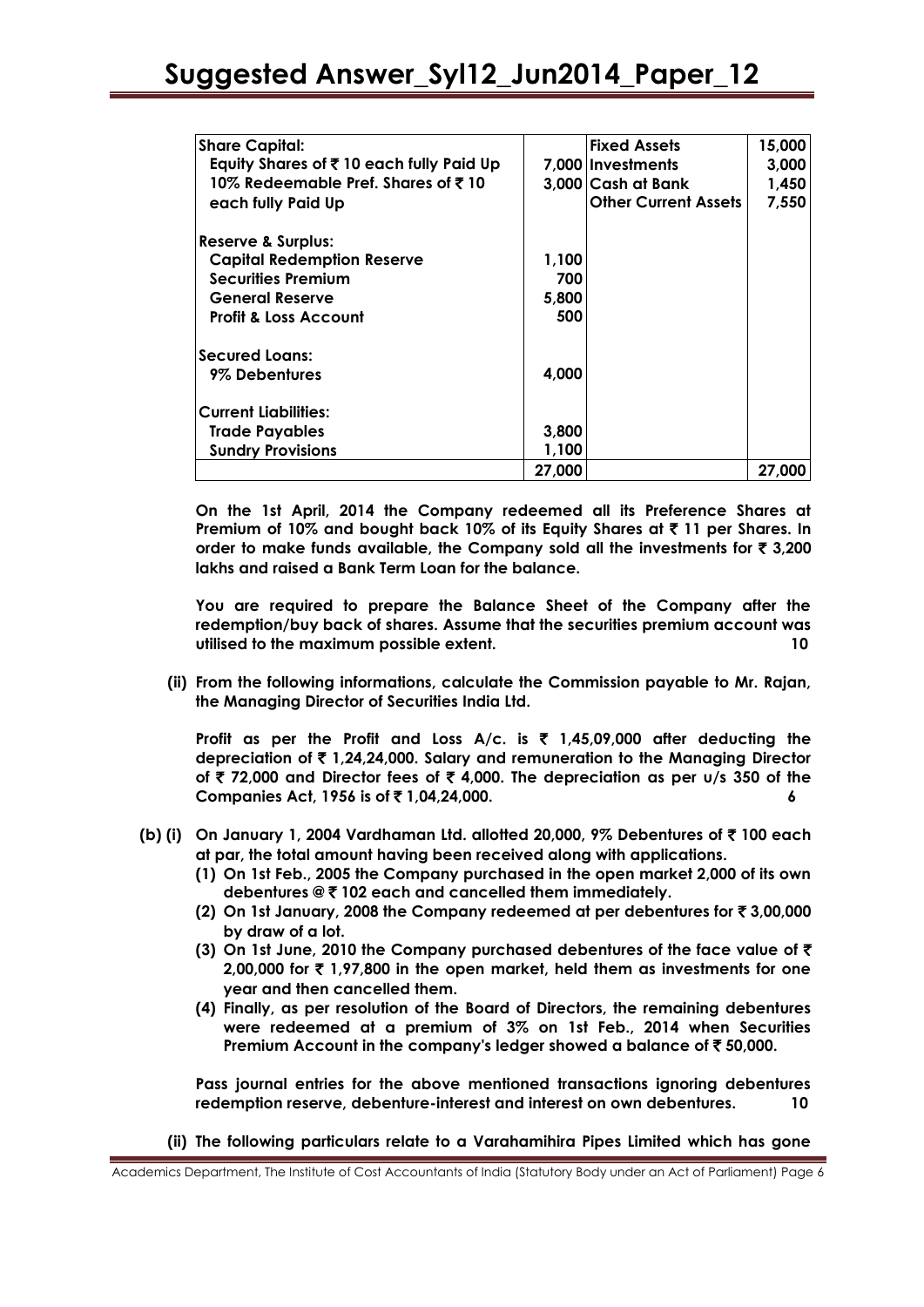**into voluntary liquidation on 31.3.2014. Share Capital issued: 6,000 Preference share of** ` **100 each fully paid up. 45,000 Equity Shares of** ` **10 each fully paid up. 20,000 Equity Shares of** ` **10 each, 7 paid up.**

**Assets realised** ` **14,00,000 excluding the amount realized by sale of securities held by partly secured creditors.**

| <b>Particulars</b>                                   | Amount (₹) |
|------------------------------------------------------|------------|
| <b>Preferential Creditors</b>                        | 40,000     |
| <b>Unsecured Creditors</b>                           | 11,00,000  |
| Partly Secured Creditors (Assets realized ₹2,20,000) | 2,75,000   |
| Debenture holders having floating charge on all      |            |
| Assets of the company                                | 5,00,000   |
| <b>Expenses of Liquidation</b>                       | 22,000     |

**A call of** ` **3 per share on the partly paid equity shares was duly received except in case of one shareholder owning 1000 shares.**

**You are required to prepare the Liquidator's Statement of Account allowing for his remuneration @ 3% on all assets realized excluding call money received and 2% on the amount paid to unsecured creditors including preferential creditors.**

**Also calculate the percentage of amount paid to the unsecured creditors to the total unsecured creditors. 6**

**(c) (i) Given below is the information regarding five different segments of M/s. Varun Ltd. (**` **in lakhs)**

| <b>Segments</b>       |     | Q    |     |     |      | Total |
|-----------------------|-----|------|-----|-----|------|-------|
| Segmental Revenue     | 100 | 300  | 200 | 100 | 300  | 1,000 |
| Segment Result        | 40  | (60) | 90  | 10  | (30) | 50    |
| <b>Segment Assets</b> | 45  | 55   | 140 | 20  | 40   | 300   |

**As a Cost Accountant of the concerned company, the company management wants to know from you which company need to be reported. 6**

**(ii) Shyama Limited has given the following information for the preparation of cash flow statement for the year 2013-14**

| <b>Particulars</b>                     | ₹ in 000 |
|----------------------------------------|----------|
| Net profit before tax                  | 50,000   |
| Dividend (including dividend tax) paid | 17,070   |
| <b>Provision for income tax</b>        | 10,000   |
| Income tax paid during the year        | 8,496    |
| Loss on sale of assets (net)           | 80       |
| <b>Book value of the assets sold</b>   | 370      |
| Depreciation charged during the year   | 40,000   |
| Amortisation of capital grant          | 12       |
| <b>Profit on sale of investments</b>   | 200      |
| Cost of investment sold                | 55,530   |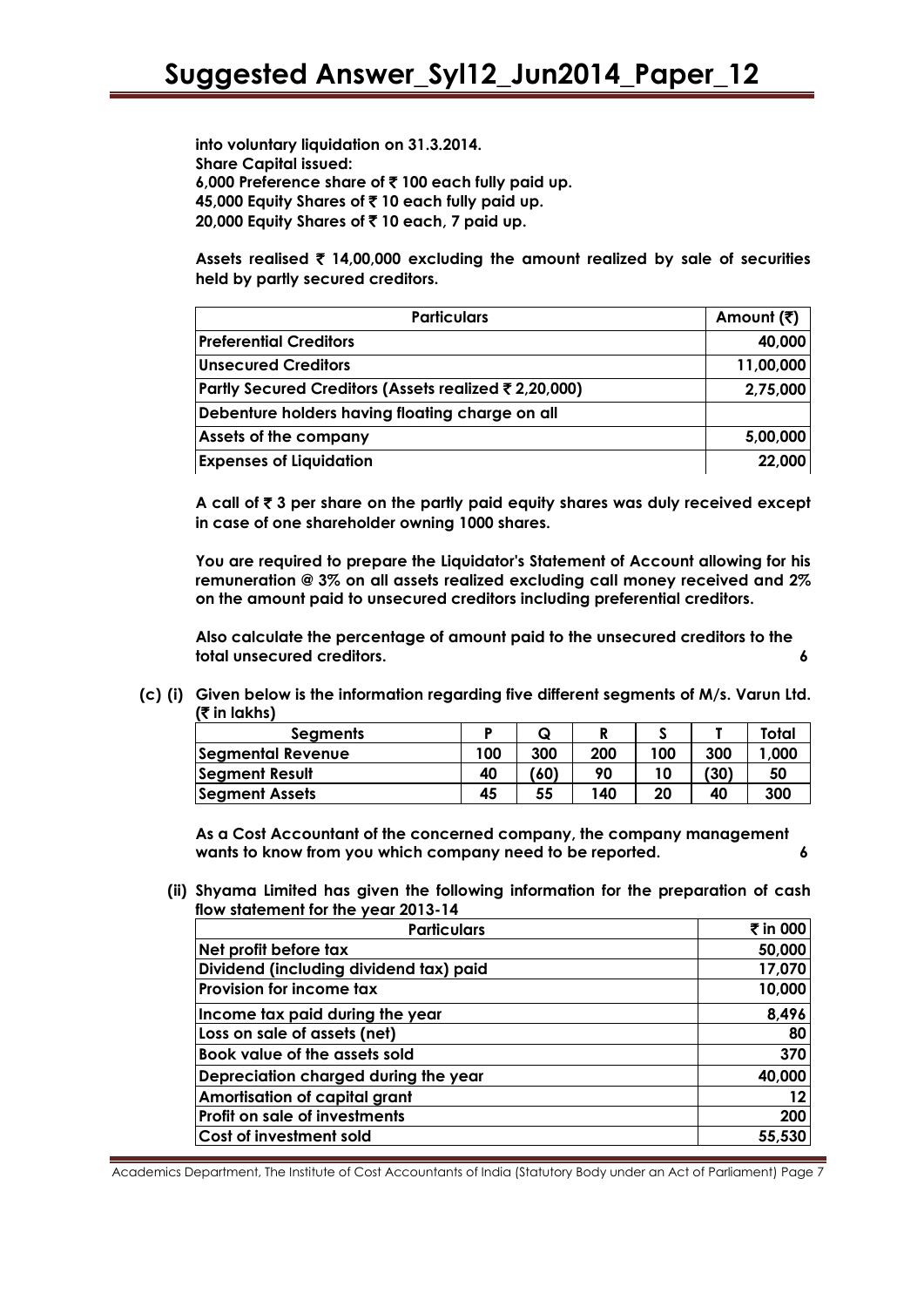| Interest received on investments                           | 5,012  |
|------------------------------------------------------------|--------|
| Interest expenses                                          | 20,000 |
| Interest paid during the year                              | 21,040 |
| Increase in Current Assets (excluding Cash & Bank balance) | 77,500 |
| <b>Decrease in Current Liabilities</b>                     | 34,650 |
| <b>Purchase of Fixed Assets</b>                            | 29,120 |
| <b>Purchase of investment</b>                              | 7,700  |
| Expenditure on construction work in progress               | 69,480 |
| Receipt of grant for capital projects                      | 28     |
| Proceeds from issue of share capital                       | 51,960 |
| <b>Proceeds from issue of Debentures</b>                   | 41,150 |
| <b>Opening Cash and Bank balance</b>                       | 10,006 |
| <b>Closing Cash and Bank balance</b>                       | 13,976 |

**You are required to prepare the Cash Flow Statement for the year 2013-14 in accordance with AS-3. 10**

#### **Answer:**

#### 4. (a) (i)

Balance Sheet of Chanakya Ltd. as on1-4-2014(after Redemption and Buyback)

|      | Particulars                         | Note No        | Amount (₹ Lakhs) |
|------|-------------------------------------|----------------|------------------|
|      | <b>EQUITY AND LIABILITIES</b>       |                |                  |
| (1)  | Shareholders' Funds:                |                |                  |
|      | (a) Share Capital                   |                | 6,300            |
|      | (b) Reserves and Surplus            | $\overline{2}$ | 7,930            |
| (2)  | Non-Current Liabilities             |                |                  |
|      | (a) Long Term Borrowings            | 3              | 4,870            |
| (3)  | <b>Current Liabilities</b>          |                |                  |
|      | (a) Trade payables                  |                | 3,800            |
|      | (b) Short Term Provisions           |                | 1,100            |
|      | Total                               |                | 24,000           |
| (11) | ASSETS                              |                |                  |
|      | Non-Current Assets                  |                |                  |
|      | Fixed Assets                        |                | 15,000           |
|      | Current Assets:                     |                |                  |
|      | (a) Cash and Cash equivalents (W N) |                | 1,450            |
|      | (b) Other Current Assets            |                | 7,550            |
|      | Total                               |                | 24,000           |

as per Revised Schedule VI (Extracts)

#### **Notes of Accounts (Related Notes)**

|                                                                                                                                                               |       | ₹ In Lakhsi |
|---------------------------------------------------------------------------------------------------------------------------------------------------------------|-------|-------------|
| I. Share Capital<br>1630 lakh Equity Shares of ₹10 each Fully Paid up<br>(70 lakh Equity Shares bought back)<br>Reserve and Surplus<br><b>General Reserve</b> | 5,800 | 6,300       |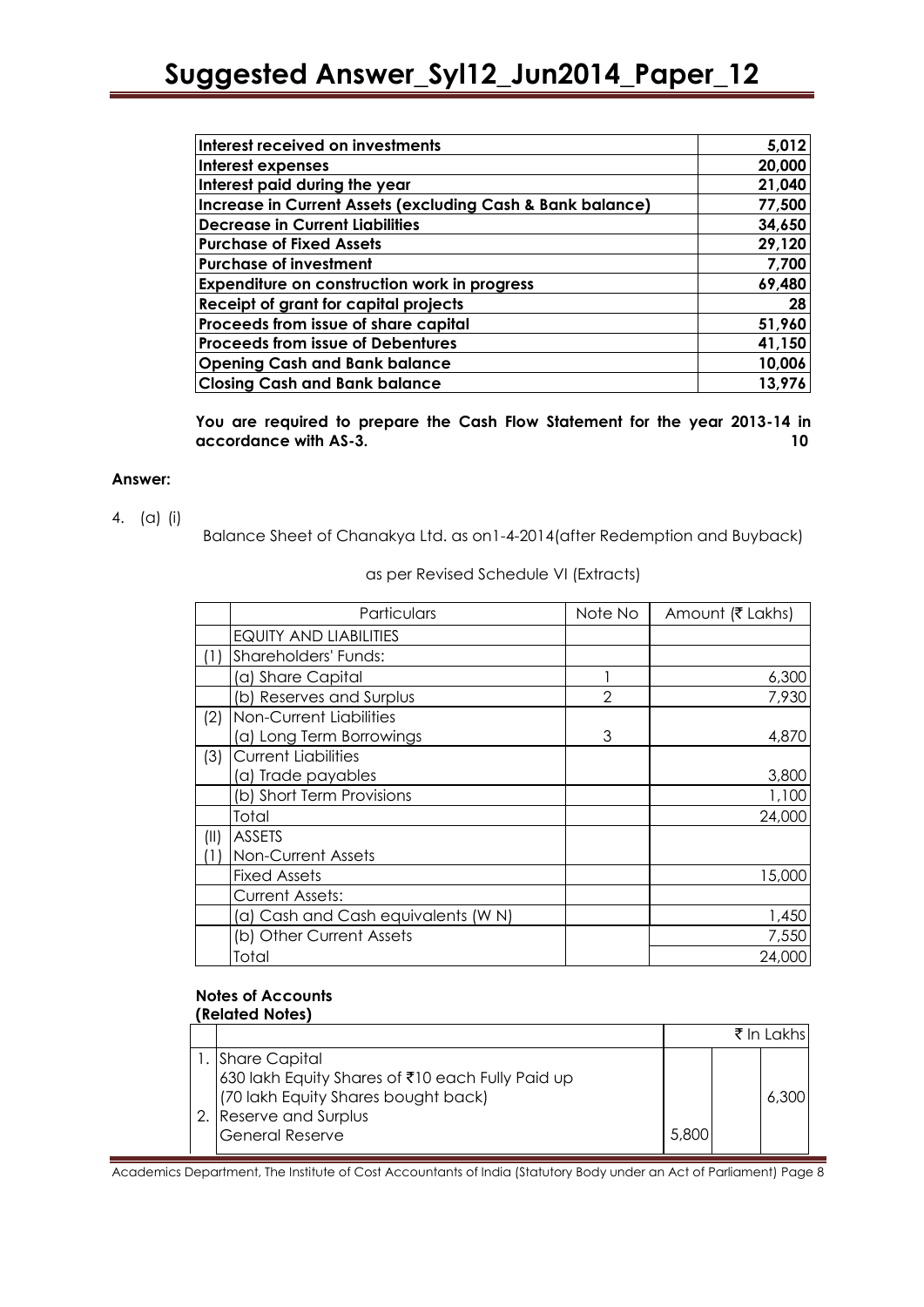|      | Less: Transfer to CRR                                                                                     | 3,700          | 2100 |           |
|------|-----------------------------------------------------------------------------------------------------------|----------------|------|-----------|
|      | Capital Redemption Reserve<br>Add: Transfer due to buy-back of shares from Gen.res.<br>Securities premium |                | 4800 |           |
|      | Less: Adjustment for premium paid on redemption of                                                        |                |      |           |
|      | preference shares<br>Less: Adjustment for premium paid on buy back<br>P&L A/c                             | 1,100<br>3,700 | 330  |           |
|      | Add: Profit of sale of investment                                                                         | 700<br>300     |      | 700 7,930 |
| 3. I | Long-term borrowings<br>Secured                                                                           | 70             |      |           |
|      | 9% Debentures<br>Terms Loans-From Banks                                                                   | 500<br>200     |      | 4870      |
|      |                                                                                                           |                |      |           |
|      |                                                                                                           |                | 4000 |           |
|      |                                                                                                           |                | 870  |           |

#### **Working Note:**

Bank Account

| Dr.                     |           |                            | Cr.       |
|-------------------------|-----------|----------------------------|-----------|
| Particulars             | Amount    | Particulars                | Amount    |
|                         | (₹ Lakhs) |                            | (₹ Lakhs) |
| To balance b/d          | 1,450     | By Preference Shareholders | 3,300     |
| To Investment A/c (Sale | 3,200     | A/C                        |           |
| Proceeds)               |           | By Equity Shareholders A/c | 770       |
| To Bank Loan A/c        | 870       | By Balance C/d             | 1,450     |
| (Loan received)         |           | (Balancing Figure)         |           |
|                         | 5,520     |                            | 5,520     |

#### Computation of Commission payable to the Managing Director

| Particulars                                                      | ₹ in '000 |                 |
|------------------------------------------------------------------|-----------|-----------------|
|                                                                  |           | lAmountl Amount |
| Profit as per Profit and Loss Account                            |           | 14,509          |
| Add: Depreciation charged to P/L A/c                             | 12.424    |                 |
| Salary and remuneration to the Managing Director                 | 72        |                 |
| Director's Fees                                                  | 4         | 12,500          |
|                                                                  |           | 27,009          |
| Less: Depreciation u/s 350 of the Companies Act                  |           | (10, 424)       |
| Profit u/s 349 for the purpose of Managerial Remuneration        |           | 16,585          |
| Managerial Remuneration 5%                                       |           | 829             |
| Less: Salaries and Remuneration paid (Directors fees is excluded |           | (72)            |
| Maximum Commission Payable to the Managing Director              |           | 757             |
| Commission to be provided for at 1% of the Net Profits           |           | 166             |
| $(1\% \text{ of } ₹ 16,585)$                                     |           |                 |

#### (b) (i)

#### Journal Entries

| c<br>1 L | . | $-$ | $\sim$ |
|----------|---|-----|--------|
|          |   |     |        |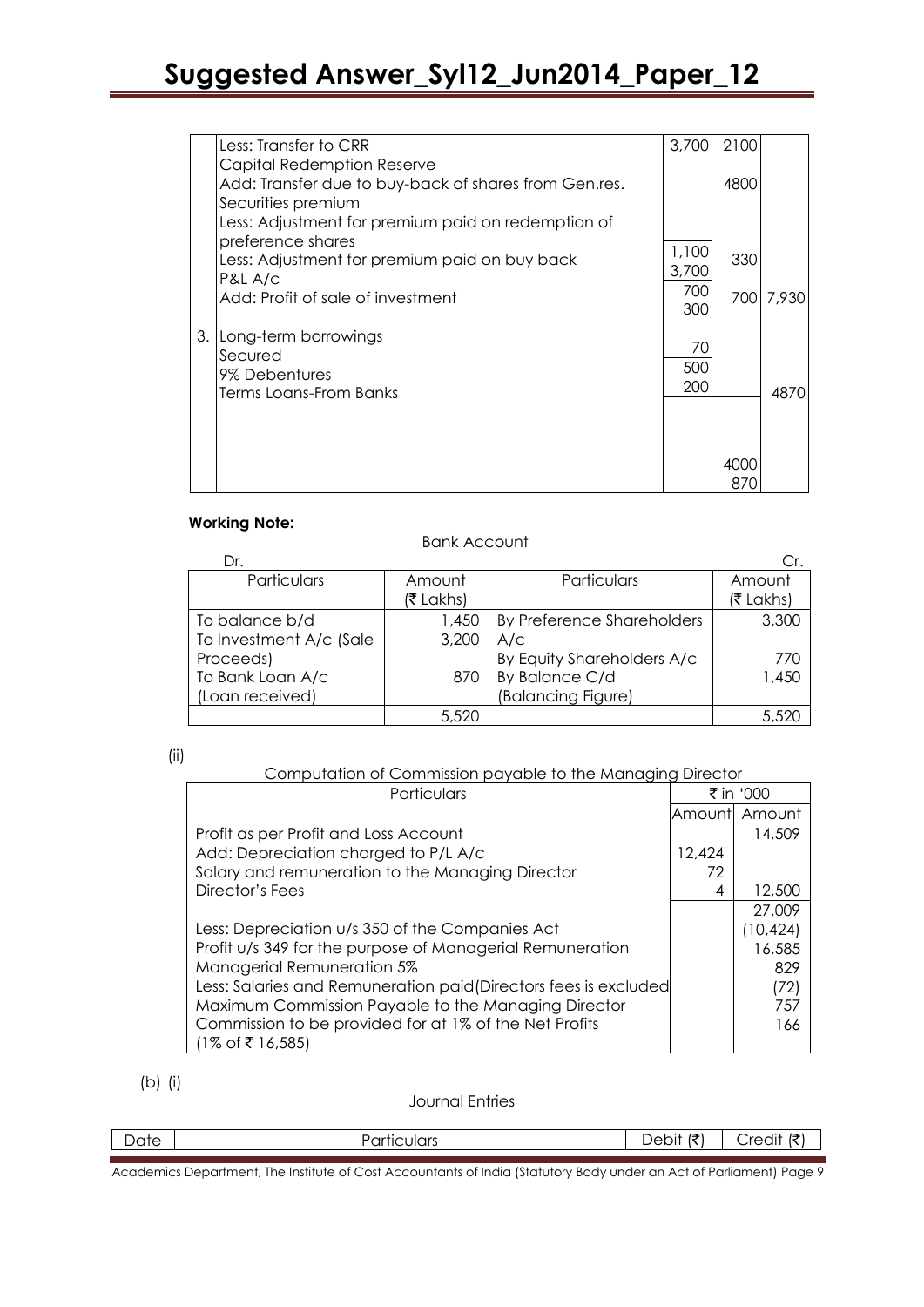| 1.1.04             | Bank A/c                                                                         | Dr. | 20,00,000 |           |
|--------------------|----------------------------------------------------------------------------------|-----|-----------|-----------|
|                    | To Debenture Application and Allotment A/c                                       |     |           | 20,00,000 |
|                    | (Being amount received on issue of ₹20,000, 9%                                   |     |           |           |
|                    | debentures $@$ ₹ 100 each).                                                      |     |           |           |
| 1.1.04             | Debenture Application and Allotment A/c                                          | Dr. | 20,00,000 |           |
|                    | To 9% Debentures A/c                                                             |     |           | 20,00,000 |
|                    | (Being Allotment of 20,000, 9% Debentures ₹ 100 each)                            |     |           |           |
| 1.2.05             | Investment in Own 9% Debenture A/c                                               | Dr. | 2,04,000  |           |
|                    | To Bank A/c                                                                      |     |           | 2,04,000  |
| $\mathbf{H}$       | (Being, own debenture purchased)                                                 |     |           |           |
|                    | 9% Debenture A/c                                                                 | Dr. | 2,00,000  |           |
|                    | Loss on Cancellation A/c                                                         | Dr. | 4,000     |           |
|                    | To Investment in Own 9% Debenture A/c                                            |     |           | 2,04,000  |
| 1.1.08             | (Being, own debenture cancelled)                                                 | Dr. |           |           |
|                    | 9% Debenture A/c                                                                 |     | 3,00,000  |           |
|                    | To Debenture Redemption A/c<br>(Being, Amount due on redemption of debentures of |     |           | 3,00,000  |
|                    | ₹3,00,000)                                                                       |     |           |           |
| $\mathbf{G}$       | Debenture Redemption A/c                                                         | Dr. | 3,00,000  |           |
|                    | To Bank A/c                                                                      |     |           | 3,00,000  |
|                    | (Being, Amount paid on redemption of debentures of                               |     |           |           |
|                    | ₹3,00,000)                                                                       |     |           |           |
| 1.6.10             | Investment in Own 9% Debenture A/c                                               | Dr. | 1,97,800  |           |
|                    | To Bank A/c                                                                      |     |           | 1,97,800  |
|                    | (Being, own debenture purchased, of the face value of                            |     |           |           |
|                    | ₹ 2,00,000 for ₹ 1,97,800)                                                       |     |           |           |
| $\bar{\mathbf{H}}$ | 9% Debentures A/c                                                                | Dr. | 2,00,000  |           |
|                    | To Investment in Own 9% Debenture A/c                                            |     |           | 1,97,800  |
|                    | To Profit on Cancellation of own Debenture A/c                                   |     |           | 2,200     |
|                    | (Being cancellation of own debenture)                                            |     |           |           |
| Ĥ.                 | Profit on cancellation of Own Debenture A/c                                      | Dr. | 2,200     |           |
|                    | To Capital Reserve A/c                                                           |     |           | 2,200     |
|                    | (Being, transfer of profit on cancellation of own                                |     |           |           |
|                    | debentures to capital reserves)                                                  |     |           |           |
| 1.2.14             | 9% Debenture A/c                                                                 | Dr. | 13,00,000 |           |
|                    | Premium on Redemption A/c                                                        | Dr. | 39,000    |           |
|                    | To Debenture Redemption A/c                                                      |     |           | 13,39,000 |
|                    | (Being the amount due on redemption of 9% Debenture                              |     |           |           |
|                    | at a premium of 3%)                                                              |     |           |           |
| Ħ                  | Debenture Redemption A/c                                                         | Dr. | 13,39,000 |           |
|                    | To Bank A/c                                                                      |     |           | 13,39,000 |
|                    | (Being, Payment on redemption of debentures)                                     |     |           |           |
| $\mathbf{H}$       | Securities Premium A/c                                                           | Dr. | 39,000    |           |
|                    | To Premium on Redemption A/c                                                     |     |           | 39,000    |
|                    | (Being, utilisation of a part of Securities Premium A/c to                       |     |           |           |
|                    | write off premium paid on redemption of debentures)                              |     |           |           |

[No. of remaining debentures = 20,000 – 2,000 – 3,000 - 2,000= 13,000]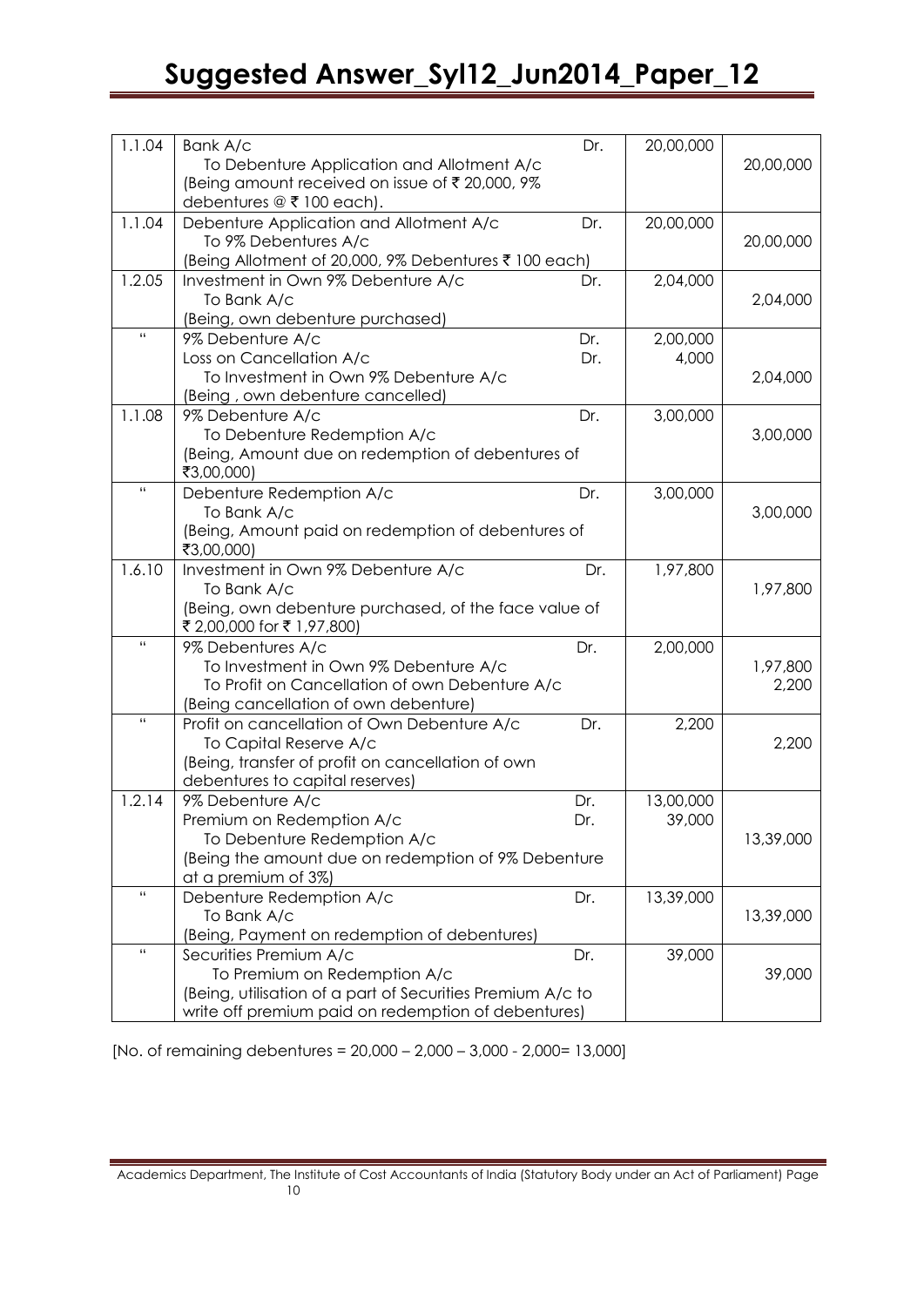#### (ii)

#### Liquidators" Final Statement of Account

| Dr.                                                                     |           |                                                                                                             | Cr.       |
|-------------------------------------------------------------------------|-----------|-------------------------------------------------------------------------------------------------------------|-----------|
| Receipts                                                                | Amount    | Payments                                                                                                    | Amount    |
|                                                                         | Ι₹        |                                                                                                             | (₹)       |
| Sundry Assets realized (given)                                          | 14,00,000 | Liquidator's Remuneration                                                                                   | 65,980    |
| Calls on Contributories:<br>Equity Shareholders [(20,000 -<br>1,000)×₹3 | 57,000    | Liquidation Expenses                                                                                        | 22,000    |
|                                                                         |           | Debenture holders                                                                                           | 5,00,000  |
|                                                                         |           | <b>Preferential Creditors</b>                                                                               | 40,000    |
|                                                                         |           | <b>Unsecured Creditors:</b><br>Partly Secured Creditors to the<br>extent Unsecured<br>(₹2,75,000-₹2,20,000) | 55,000    |
|                                                                         |           | <b>Fully Unsecured Creditors</b><br>(balancing figure)                                                      | 7,74,020  |
|                                                                         | 14,57,000 |                                                                                                             | 14,57,000 |

#### **Percentage of amount paid to unsecured creditors to total unsecured creditors:**

₹55,000+₹7,74,020

₹1 1,00,000(Fully Unsecured) + ₹55,000(PartlyUnsecured)  $= 71.78\%$ .

#### Liquidator"s Remuneration

| <b>Particulars</b>                           | Computation                                   | Amount |
|----------------------------------------------|-----------------------------------------------|--------|
|                                              |                                               | (₹     |
| 3% on all assets realized excluding Call     | 3% (₹14,00,000+₹2,20,000)                     | 48,600 |
| Money, but including Sale of Securities held |                                               |        |
| by Partly Secured Creditors                  |                                               |        |
| 2% on amount paid to Preferential Creditors  | $2\% \times 40,000$                           | 800    |
| Sub-Total of above (for considering balance  |                                               | 49,400 |
| Commission)                                  |                                               |        |
| 2% on amount paid to Other Unsecured         |                                               | 16,580 |
| Creditors (excluding Preferential Creditors) | As per Note =₹8,45,600 $\times \frac{2}{102}$ |        |
| <b>Total Remuneration to Liquidators</b>     |                                               | 65,980 |

#### **Note:**

Amount available for Unsecured Creditors & Liquidator"s Remuneration = Gross Amount  $\bar{z}14,57,000$  less (Expenses  $\bar{z}22,000$  + Remuneration  $\bar{z}49,400$  (as per Sub-total above) + Debenture holders ₹5,00,000 + Preferential Creditors ₹40,000) = ₹8,45,600.

- $\checkmark$  Amount payable to partly Secured Creditors after setting off the assets realized, is considered as the unsecured amount, and hence considered for calculating total amount payable to unsecured creditors.
- $\checkmark$  Assets held by partly Secured Creditors are assumed to be realized by the liquidator himself, and hence taken into account for computing his remuneration.
- $\checkmark$  It is assumed that there is no List B Contributory available in respect of amount unrealized on call from one shareholder ( $\bar{\tau}$  3x 1,000)

(c) (i) Determination of Segments to be treated as reportable:

Academics Department, The Institute of Cost Accountants of India (Statutory Body under an Act of Parliament) Page 11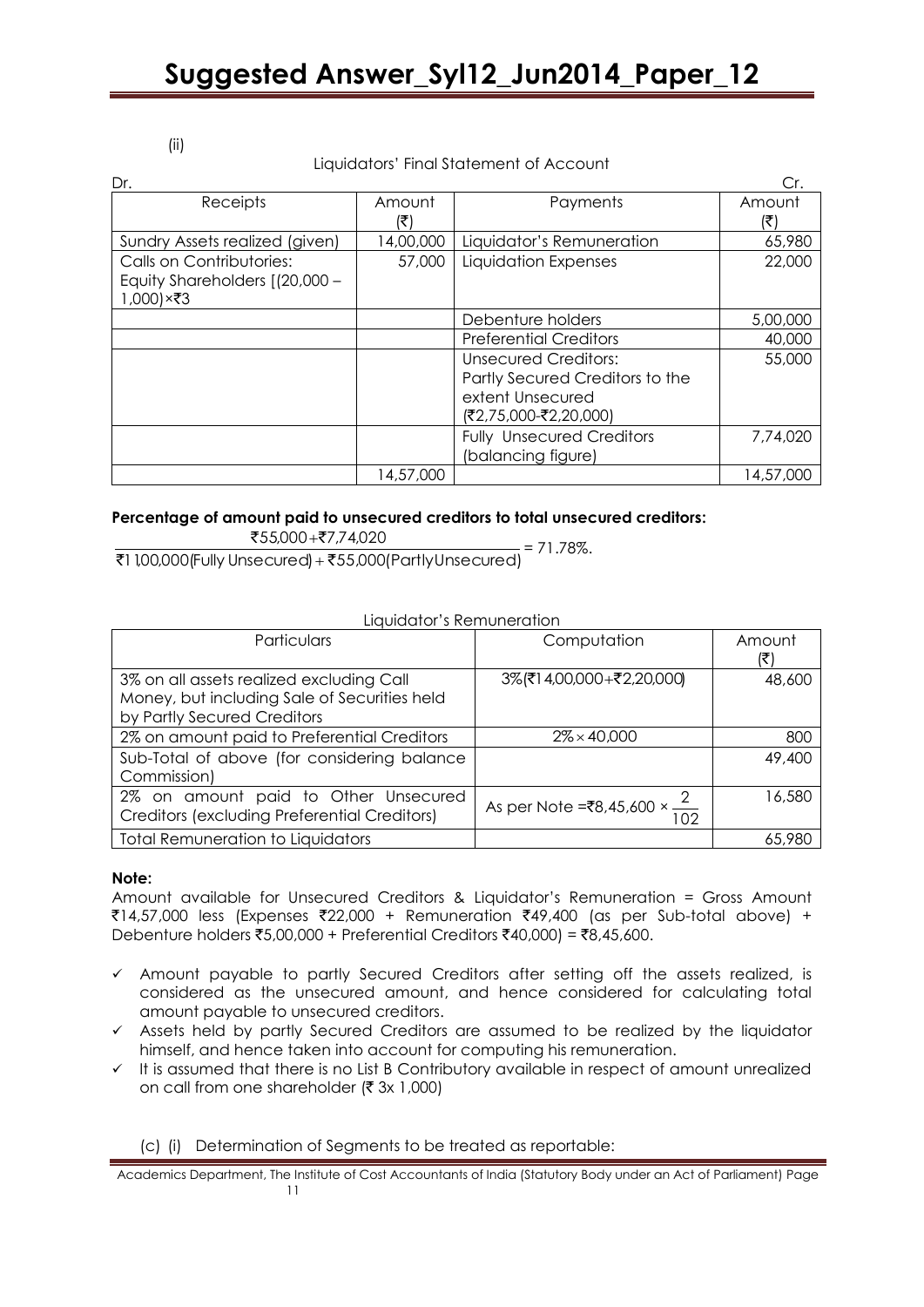|                                                                                                                            |                    |                    |                    |       |                                                                   | ₹ in Lakhs   |
|----------------------------------------------------------------------------------------------------------------------------|--------------------|--------------------|--------------------|-------|-------------------------------------------------------------------|--------------|
| <b>Particulars</b>                                                                                                         | P                  | Q                  | R                  | S     |                                                                   | <b>TOTAL</b> |
| Segment Revenue                                                                                                            | 100                | 300                | 200                | 100   | 300                                                               | 1,000        |
| % of Segment Rev.                                                                                                          | 10%                | 30%                | 20%                | 10%   | 30%                                                               |              |
| Segment<br>Result:<br>Profit/Loss                                                                                          | 40                 | (60)               | 90                 | 10    | (30)                                                              | 140/90       |
| % of segment<br>result,<br>absolute<br>amount<br>оf<br>profit/loss<br>whichever<br>is<br>higher,<br>here, as a $\%$ of 140 | 28.57%             | 42.86%             | 64.29%             | 7.14% | 21.43%                                                            |              |
| Segment Assets                                                                                                             | 45                 | 55                 | 140                | 20    | 40                                                                | 300          |
| % of Segment Assets                                                                                                        | 15%                | 18.33%             | 46.67%             | 6.66% | 13.33%                                                            |              |
| Reportable Segment                                                                                                         | Yes                | Yes                | Yesl               | Yes   | Yes                                                               |              |
| Criteria Satisfied                                                                                                         | Result &<br>Assets | Result &<br>Assets | Result<br>& Assets |       | Revenue, Revenue, Revenue, Revenue Revenue,<br>Result &<br>Assets |              |

**[All more than 10%.]**

(ii)

#### Shyama Limited Cash Flow Statement For the year ended 31st March 2014

 $($ ₹ in lakhs)

|                                                            | ₹         | ₹        |
|------------------------------------------------------------|-----------|----------|
| (A) Cash Flows from Operating Activities                   |           | 60,000   |
| Net Profit before taxation (₹ 50,000+₹10,000)              |           |          |
| Adjustment for:                                            |           |          |
| Depreciation                                               | 40,000    |          |
| Loss on sale of assets (net)                               | 80        |          |
| Amortisation of capital grant                              | (12)      |          |
| Profit on sale of investments                              | (200)     |          |
| Interest received on investments                           | (5,012)   |          |
| Interest expenses                                          | 20,000    | 54,856   |
| Operating profit before Working Capital Changes            |           | 1,14,856 |
| Adjustment for changes in W.C - increase in Current assets |           | (77,500) |
| Changes in W.C - decrease in Current liabilities Cash      |           | (34,650) |
| <b>Generated from Operations</b>                           |           | 2,706    |
| Income tax paid                                            |           | (8,496)  |
| Net cash used in Operating Activities                      |           | (5,790)  |
| (B) Cash Flows from Investing Activities                   |           |          |
| Sale of assets                                             | 290       |          |
| Sale of investments (₹ 55,530+₹200)                        | 55,730    |          |
| Interest received on investments                           | 5,012     |          |
| Purchase of fixed assets                                   | (29, 120) |          |
| Purchase of investment                                     | (7,700)   |          |
| Expenditure on construction work-in-progress               | (69, 480) |          |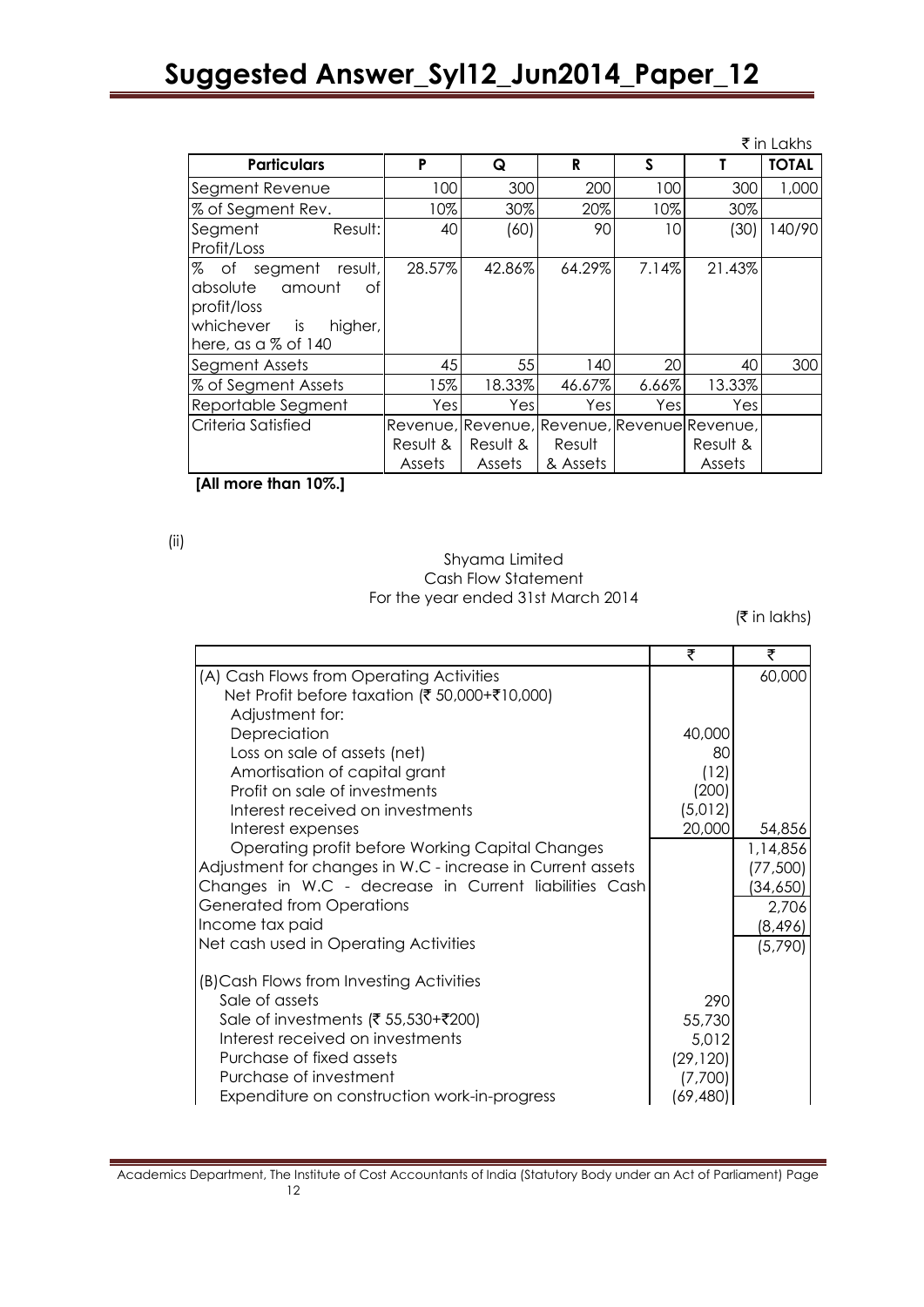| Net Cash used in Investing Activities             |          |          |
|---------------------------------------------------|----------|----------|
| (C) Cash Flows from Financing Activities          |          | (45,268) |
| Receipts of grant for capital projects            | 28       |          |
| Proceeds from issue of share capital              | 51,960   |          |
| Proceeds from issue of Debentures                 | 41,150   |          |
| Interest paid                                     | (21,040) |          |
| Dividend (including dividend tax) paid            | (17,070  |          |
| Net Cash from Financing Activities                |          | 55,028   |
| Net Increase in Cash and Cash Equivalents (A+B+C) |          | 3,970    |
| Cash and Cash Equivalents at the beginning        |          | 10,006   |
| ash and Cash Eauivalents at the end               |          | 13,976   |

#### **Section C**

- **5. (Compulsory) Answer the following: 2x4=8**
	- **(a) What is test checking in Audit Work?**
	- **(b) State the duties of Auditor in respect of issue of Debentures as co-lateral security.**
	- **(c) Can a practicing Cost Accountant be appointed as statutory auditor of a private limited company by its shareholders in an Annual General Meeting?**
	- **(d) Why do the financial institutions demand Management Audit by companies, while participating in their equities?**

#### **Answer:**

- 5. (a) Test checking is concerned with selecting and examining a representative sample from a large number of similar items. There is no hard and fast rule of selecting item for the test checking. The justification for the test checking lies in the theory of probability which states that a sample selected from a series of items will tend to exhibit the same characteristics as present in the full series of items.
	- (b) Duties of an Auditor in respect of issue of Debentures as co-lateral securities:
		- (i) The auditor should see that such debentures do not appear in the liabilities side of the balance sheet but are shown by way of note under the heading loan.
		- (ii) He should ensure that necessary entries made in the register of mortgages and that the necessary papers are filed with the registrar of companies.
		- (iii) He should also examine the loan agreement and confirm that it has been approved by the Board.

#### **Alternative Answer:**

(i) Debentures may be issued as collateral security to creditors, banks or other parties.

Academics Department, The Institute of Cost Accountants of India (Statutory Body under an Act of Parliament) Page 13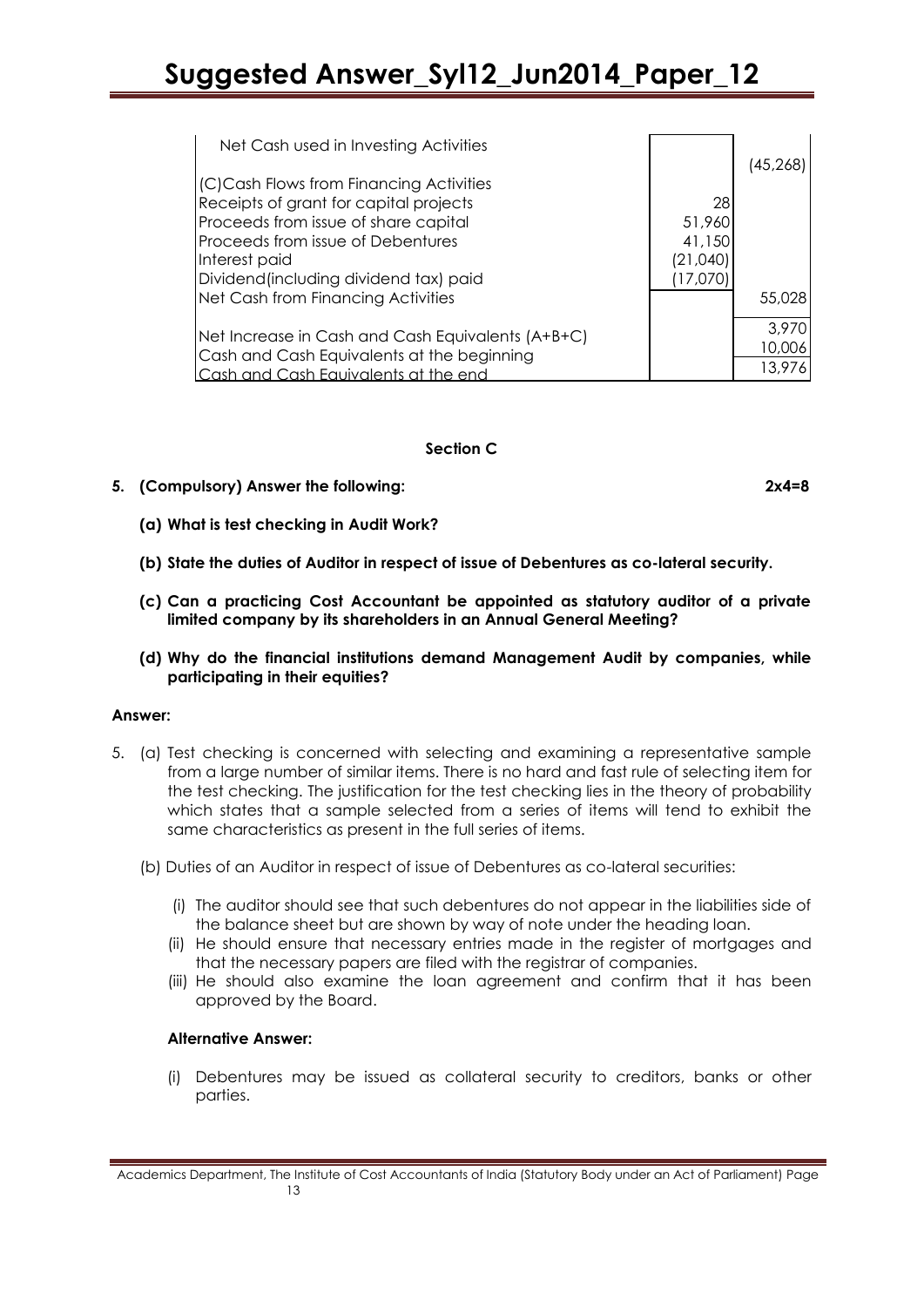- (ii) The collateral security becomes effective only in the event of default or loan not being repaid, when the loan is repaid, the debentures are automatically cancelled.
- (iii) The auditor should read the loan agreement and confirm that the BOD has approved the issue.
- (iv) Amount of the debentures is shown in an inner column of balance sheet, as the company is liable to the amount of loan and not the debentures issued as collateral security.
- (c) Appointing practicing Cost Accountant as statutory auditor:

No. A practicing cost accountant is not qualified for appointment as statutory auditor of company, even of a private limited company.

(d) Management Audit:

Financial Institutions conduct the Management Audit while participating in equities of a company to avoid possible loss arising out of inefficient management. Financial Institutions also conduct Management Audit for following reasons –

- (i) For investment in a company.
- (ii) For granting loans to company.
- (iii) For giving guarantee etc.
- **6. Answer either (a) or (b):**
	- **(a) (i) Is the system of propriety audit applied in respect of all public limited companies?**
		- **4 (ii) Discuss in brief, the principles, which are useful in assessing the reliability of audit evidence. 4**

**Or**

- **(b) (i) As an auditor of a company, how will you verify the Research and Development costs of the Company. 4**
	- **(ii) What are the objects of verification of Assets and liabilities. 4**

#### **Answer:**

6. (a) (i) Propriety audit is not applied in respect of all public limited companies:

The system of propriety audit is not applied in respect of all public limited companies. Propriety audit is an essential element of a Government Audit.

The term 'propriety' has been defined by Kholer as "that which meets the tests of public interest, commonly accepted customs and standards of conduct and particularly as applied to professional performance, requirements of Government regulations , and professional codes." The system of propriety audit is applied in respect to Government companies and Government departments because public money and public interest are involved therein.

In case of non-government companies, the auditor has to comment upon some of the propriety aspects in the transactions of the companies, for example under CARO 2003 pursuant to section 227 of Companies Act, 1956. Otherwise, non-

Academics Department, The Institute of Cost Accountants of India (Statutory Body under an Act of Parliament) Page 14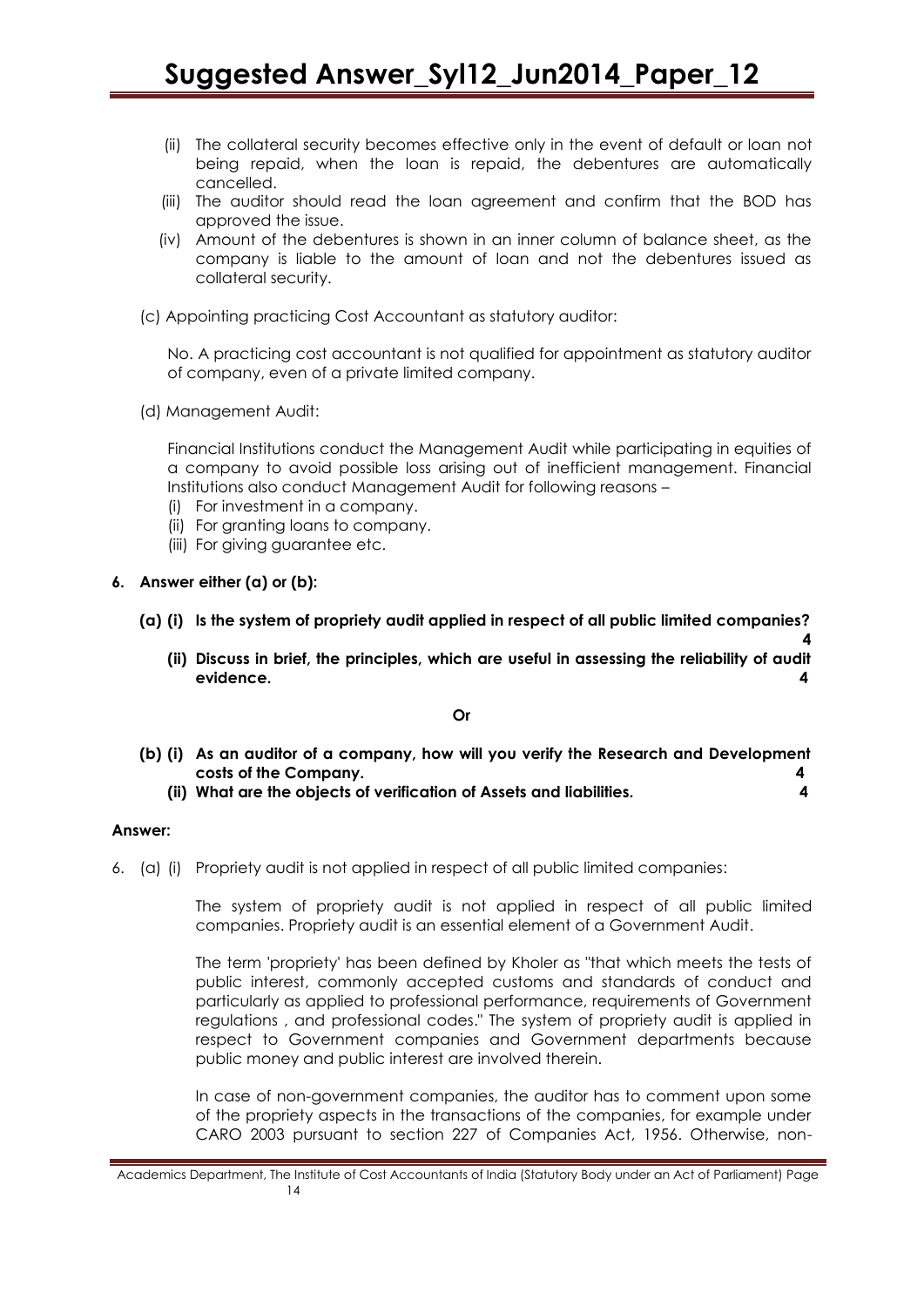Government company auditors do not conduct propriety audit unlike in case of Government Companies.

(ii) Useful principles for assessing the reliability of audit evidence:

Audit evidence refers to any information, verbal or written, obtained by the auditor on which he bases his opinion on financial statements.

The reliability of audit evidence depends on its source-internal or external, and on its nature-visual, documentary or oral. While the reliability of audit evidence is dependent on the circumstances under which it is obtained, the following generalisations may be useful in assessing the reliability of audit evidence:

- External evidence (e.g. confirmation received from third party) is usually more reliable than internal evidence.
- Internal evidence is more reliable when related internal control is satisfactory.
- Evidence in the form of documents and written representations is usually more reliable than oral representations.
- Evidence obtained by the auditor himself is more reliable than that obtained through the entity.
- (b) (i) The process of verifying expense/cost incurred in relation to "Research and Development Expenditure" is as follows:
	- Ascertain the nature of research and development work to be carried out or that have already been carried out.
	- If the expenses are routine development expenses, it should be seen that they are written off to the profit and loss account.
	- Check whether the concerned research activity is authorized by the Board and has relevance to the objectives of the company.
	- If any machinery and equipment have been bought specially for the purpose of research activity, the cost thereof, less the residual value should be appropriately debited to the Research and Development Account over the year of research.
	- Ensure that the stipulations of AS-26 on Intangible Assets have been adhered to.
	- Tax benefit arising on the research and development expenses should be taken into account in creating tax provision.
	- No expense unrelated to the research and development programme should be allowed to be debited to Research & Development Account.
	- (ii) Verification of assets and liabilities is done with the following objects:
		- To know whether the Balance Sheet exhibits a true and fair view of the State of affairs of the business.
		- To find out whether the assets were in existence
		- To find out the ownership and title of the assets
		- To show correct valuation of assets and liabilities
		- To verify the arithmetical accuracy of the books of accounts
		- To ensure that the assets have been recorded properly
		- To detect frauds & errors, if any
		- To find out whether there is an adequate internal control regarding acquisition, utilization and disposal of assets.

Academics Department, The Institute of Cost Accountants of India (Statutory Body under an Act of Parliament) Page 15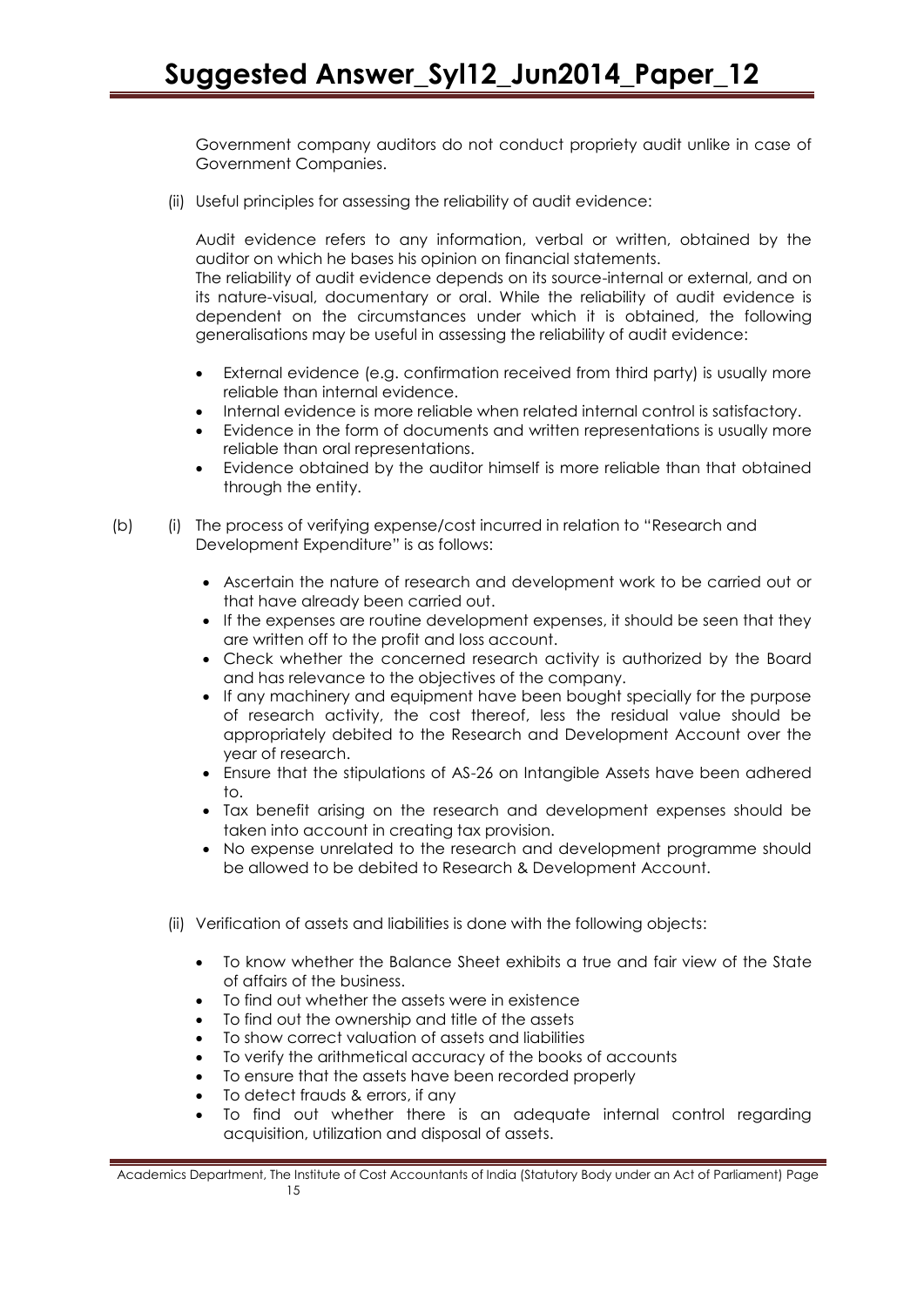| Answer any two questions from (a), (b) and (c):                                                                                                                                    | 12x2=24 |
|------------------------------------------------------------------------------------------------------------------------------------------------------------------------------------|---------|
| Bring out in a tabular form, the relationship between accounting and auditing.<br>(a) (i)<br>(ii) State the aspects to be seen by an auditor to ensure that the statements audited |         |
| project a true and fair view.                                                                                                                                                      |         |
| (iii) What is meant by cost audit? State the duties of a cost auditor. -                                                                                                           |         |
| Tabulate the differences between statutory audit and forensic audit.<br>(b) (i)                                                                                                    |         |
| What is meant by Audit Note Book? State its importance. What are the contents of<br>(ii)                                                                                           |         |
| a typical Audit Note Book?                                                                                                                                                         |         |
|                                                                                                                                                                                    |         |

**(c) (i) Tabulate the differences between a Checklist and Internal control questionnaire. 4 (ii) What are the matters to be considered while conducting the audit of a charitable institution? 8**

#### **Answer:**

7. (a) (i) Relationship between accounting and auditing-

The relationship between accounting and auditing has been explained by Kell and Ziegler in "Modern Auditing" as follows:

|      | Accounting                                                                                                   | Auditing                                                                                                                             |
|------|--------------------------------------------------------------------------------------------------------------|--------------------------------------------------------------------------------------------------------------------------------------|
|      | (i) Analyze events and transactions                                                                          | Review client's internal control system                                                                                              |
| (ii) | accounting records                                                                                           | Record and summarize data in Obtain and evaluate evidence on<br>statement assertions.                                                |
|      |                                                                                                              | (iii) Make financial statement assertions Determine fairness of statements in<br>conformity with recognized accounting<br>principles |
|      | (iv) Prepare financial statements as per Prepare audit report on finding<br>recognized accounting principles |                                                                                                                                      |
|      | (v) Distribute financial statements and Deliver audit report to client<br>Auditor's report to shareholders   |                                                                                                                                      |

(ii) True and fair view:

It must be noted that the disclosure requirements as laid down by the law are the minimum requirements. If certain information is vital for showing a true and fair view, the accounts should disclose it even though there may not be a specific legal provision to do so. Thus, what constitutes a true and fair view is a matter of an auditor's judgment in the particular circumstances of a case.

In more specific terms, to ensure true and fair view, an auditor has to see the following:

- (i) That the assets are neither undervalued or overvalued, according to the applicable accounting principles;
- (ii) No material asset is omitted;
- (iii) The charge, if any, on assets are disclosed;
- (iv) Material liability should not be omitted;
- (v) The profit and loss account discloses all the matters required to be disclosed by Part II of Schedule VI and the balance sheet has been prepared in accordance with part I of Schedule VI;
- (vi) All unusual, exception or non- recurring items have been disclosed separately.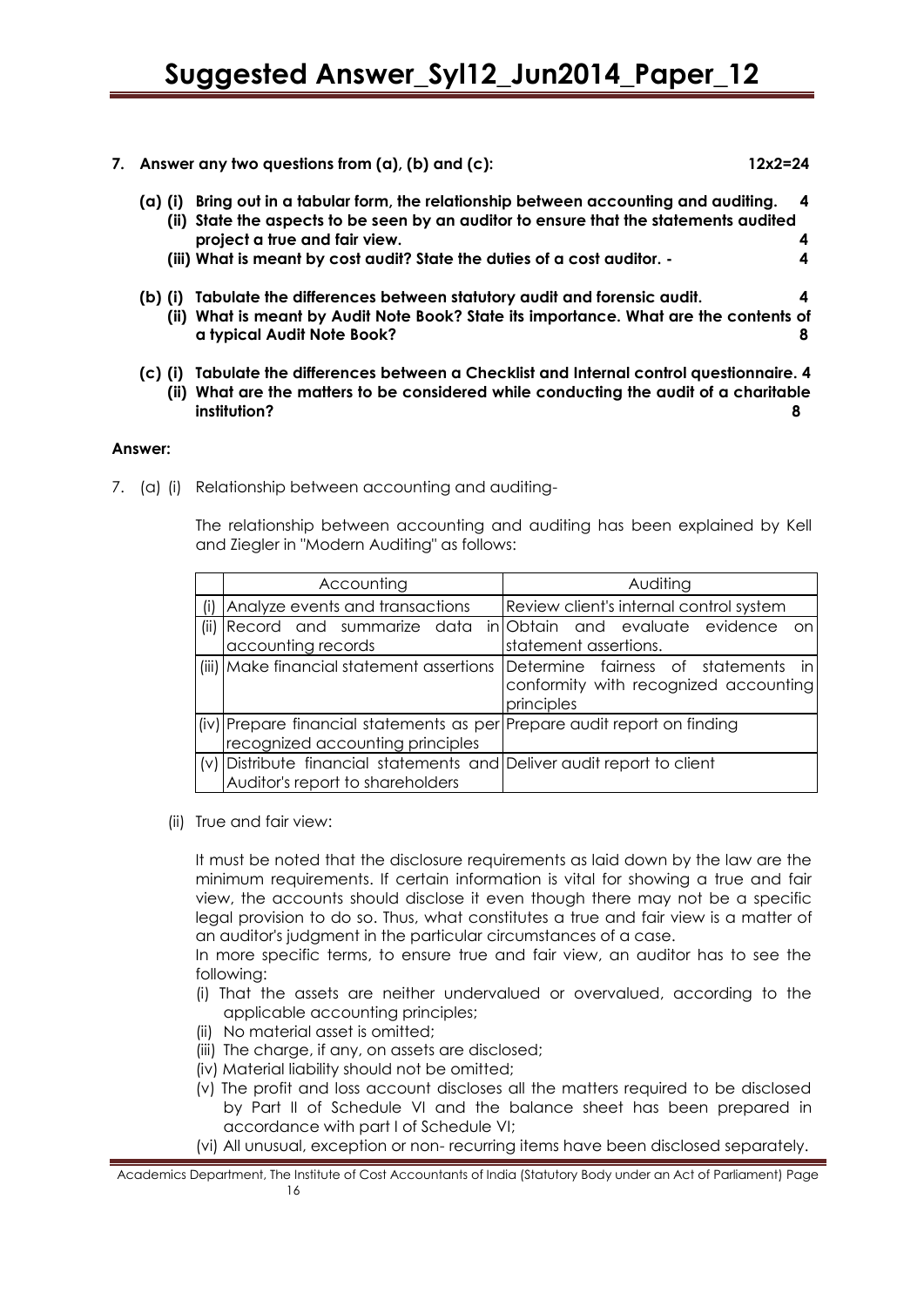(iii) Cost audit :

It is an audit process for verifying the cost of manufacture or production of any article, on the basis of accounts as regards utilisation of material or labour or other items of costs, maintained by the company.

In simple words the term cost audit means a systematic and accurate verification of the cost accounts and records and checking of adherence to the objectives of the cost accounting.

Cost Audit [ u/s 233B]

The Central Government may, if it feels necessary, direct by an order that an audit of the cost records kept by a Company u/s 209(1)(d) shall be conducted by a Cost Accountant within the meaning of the Cost and Works Accountants Act, 1959 in such a manner as may be specified.

In cost audit, auditor has to perform the following duties -

- Examine the correctness of the cost records maintained by the concern and
- To report as to whether the cost accounting plans have been adhered to or not.
- (b) (i) Differences between Statutory Audit and Forensic Audit:

|     | Statutory audit                                                                                                                  | Forensic audit                                                                                                                                                  |
|-----|----------------------------------------------------------------------------------------------------------------------------------|-----------------------------------------------------------------------------------------------------------------------------------------------------------------|
| (i) | Express an opinion<br>on<br>truthfulness and fairness of the committed in the client's business.<br><b>Financial Statements.</b> | the Determine if any<br>fraud has<br>been                                                                                                                       |
|     | (ii) Substantive and<br>procedures are used.                                                                                     | compliance Substantive procedures, audit-in depth,<br>trend, past-data analysis are used.                                                                       |
|     | accounting year are checked.                                                                                                     | (iii) Accounts relating to the relevant Accounts may be checked for as many<br>numbers of years as required to detect<br>the cause of the fraud, if any.        |
|     | (iv) Check the arithmetical accuracy Propriety aspect is focused on.<br>and compliance with procedures.                          |                                                                                                                                                                 |
|     | case of adverse findings.                                                                                                        | (v) Qualifications may be given in The amount of fraud, the persons behind<br>it<br>implication<br>the<br>legal<br>and<br>are<br>mentioned in the audit report. |

(ii) Audit Note Book:

An audit note book is usually a bound book in which a large variety of maters observed during the course of audit are recorded. The audit note book is a permanent record of the auditor. For each individual audit, the auditor usually maintains a separate audit note book. The audit note book should be maintained clearly, completely and systematically.

An audit note book is a great evidential tool available as a defense with the auditors in the event of any charge is brought against them. In the case of City Equitable Fire Insurance Company, the auditors were relieved because they have maintained record of the audit work performed at each stage.

Contents of Audit Note Book-

(i) Name of the business enterprise;

Academics Department, The Institute of Cost Accountants of India (Statutory Body under an Act of Parliament) Page 17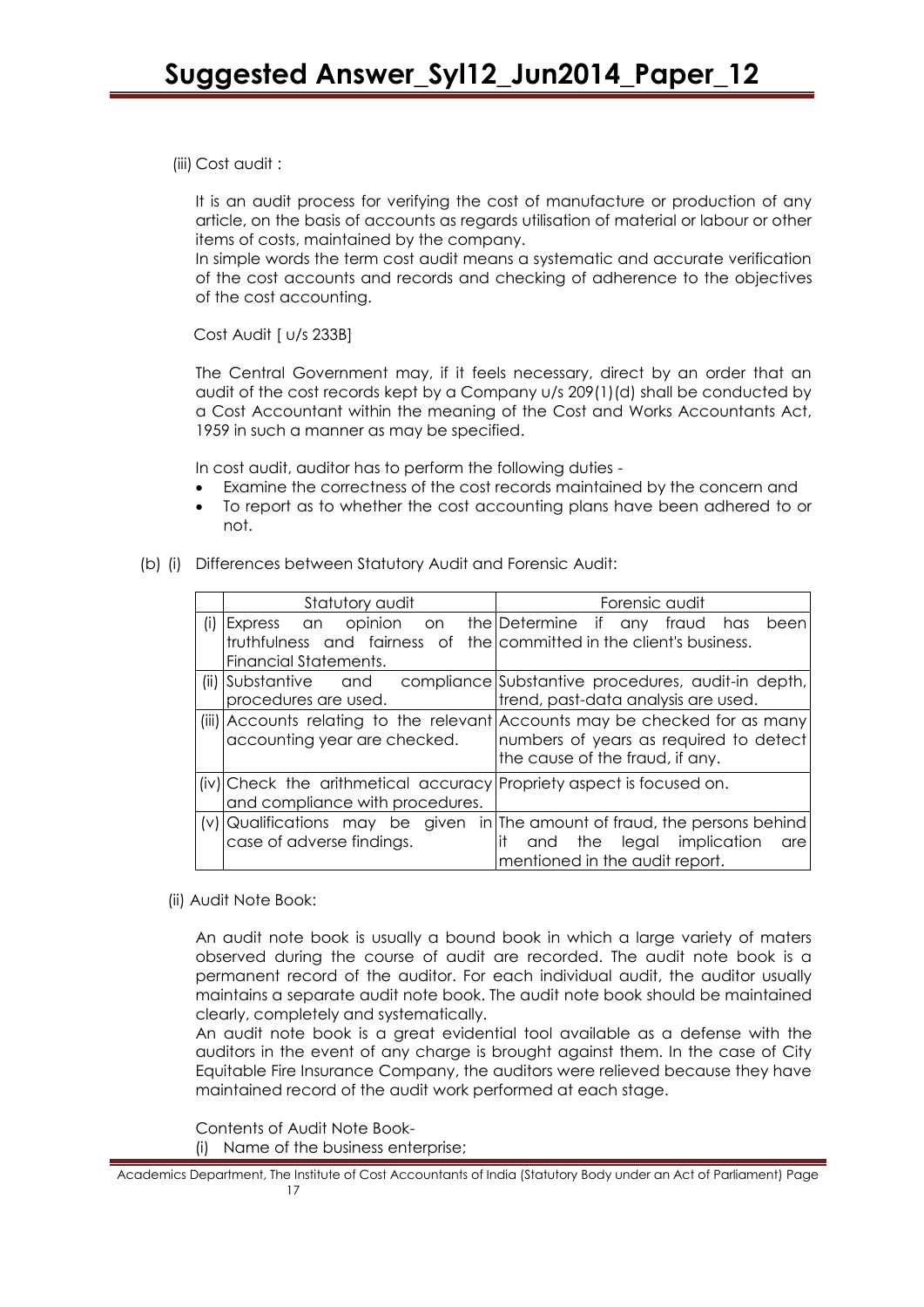- (ii) Organisation structure;
- (iii) Important provisions of Memorandum and Articles of Association;
- (iv) Communication with the previous auditor, if any;
- (v) Management representations and instructions;
- (vi) List of books of accounts maintained by the enterprise;
- (vii) Accounting methods, internal control systems followed by the enterprise, applicable laws, etc;
- (viii) Key management personnel;
- (ix) Errors and fraud discovered;
- (x) Matters requiring explanations or clarifications;
- (xi) Special points that need attention in the audit report and for subsequent audits;
- (xii) Any significant changes taking place subsequent to the closing of accounts.

|            | <b>Basis</b>           | Checklist                                                                                                                                | Internal Control Questionnaire                                                                                                              |
|------------|------------------------|------------------------------------------------------------------------------------------------------------------------------------------|---------------------------------------------------------------------------------------------------------------------------------------------|
| (i)        | of It<br>Point<br>Time | is<br>issued<br>commencement of audit and time and<br>back<br>reported<br>completion of audit.                                           | at the It can be issued at any point of<br>reported<br>back<br>after immediately.                                                           |
| (ii)       | <b>Ilssued</b><br>whom | audit and reported back at<br>completion.                                                                                                | To It is issued to the audit staff to It is issued to various people at<br>be followed by them during different levels in the organization. |
|            | (iii) Contents         | It contains instructions to bellt contains questions to<br>followed by audit assistants.                                                 | bel<br>answered by the employees of the<br>organization.                                                                                    |
| $(i \vee)$ |                        | Objective   It works as a guideline for   This is used to<br>audit staff so that no arealinformation to know about<br>remains unchecked. | the<br>collect<br>the<br>internal<br>control<br>and<br>system<br>evaluate the weaknesses therein.                                           |

(c) (i) Differences between Checklist and Internal Control Questionnaire:

(ii) Matters to be considered while conducting audit of a charitable institution:

When conducting the audit of a charitable institution, the auditor should consider the following matters:

- (a) The auditor should study the constitution of the charitable institution, for example, whether it is set up under the Societies Registration Act or as per section 25 of the Companies Act or as a trust.
- (b) Obtain a list of members of the governing body. This will help the auditor in identifying whether any of the members of the governing body has any interest in the charitable institution.
- (c) The auditor should obtain a copy of the budget sanctioned or the financial statement. This would enable him to acquaint himself with the different heads of income and expenditures of the institution.
- (d) Examination of the system of internal check, especially as regards the accounting of the amounts collected.
- (e) Check that the amounts received towards income have been duly collected, received and deposited into the bank regularly and promptly.
- (f) These institutions receive subscriptions and donations which form the major part of their collections.

Academics Department, The Institute of Cost Accountants of India (Statutory Body under an Act of Parliament) Page 18